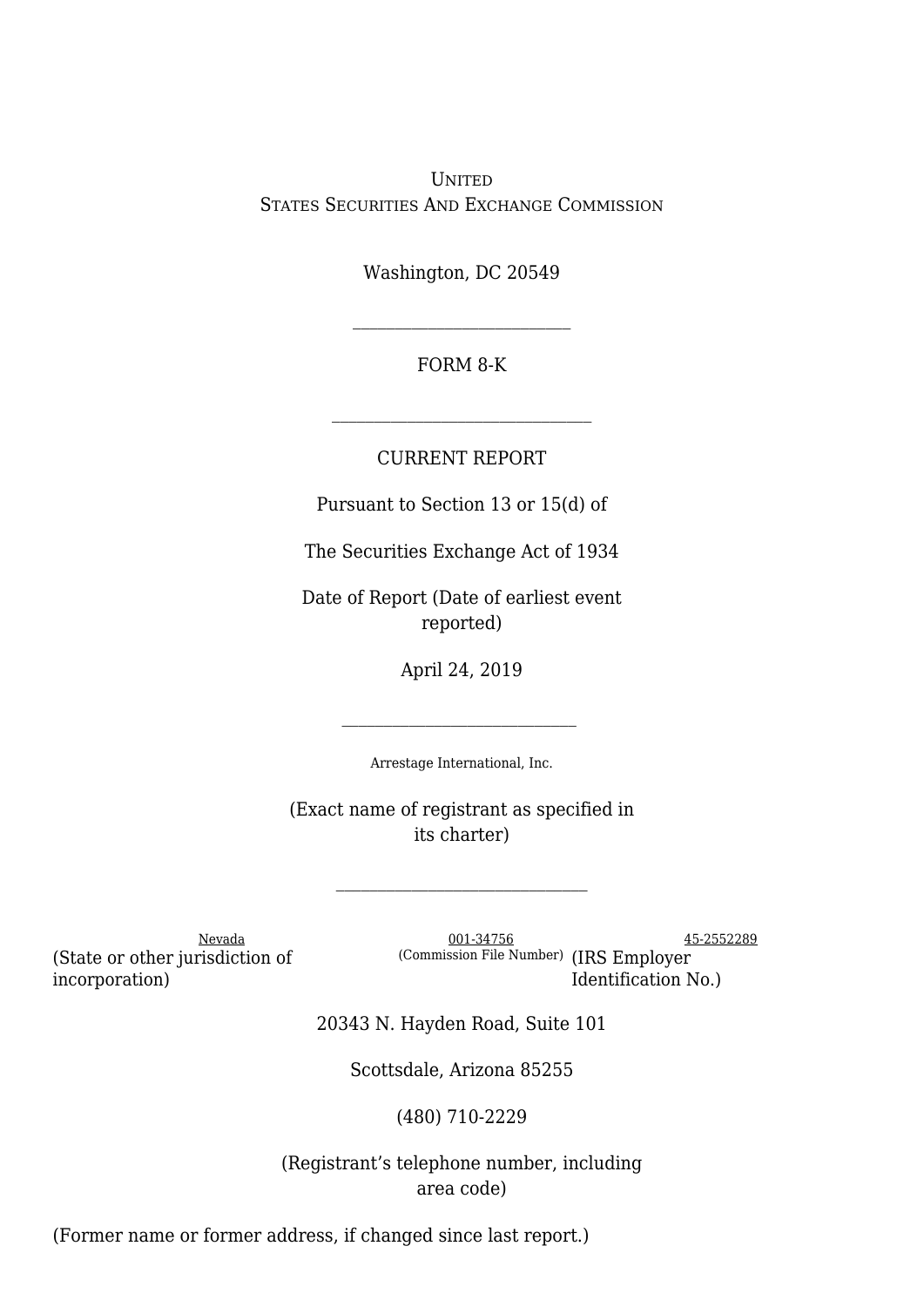Check the appropriate box below if the Form 8-K filing is intended to simultaneously satisfy the filing obligation of the registrant under any of the following provisions (see General Instruction A.2. below):

[] Written communications pursuant to Rule 425 under the Securities Act (17 CFR 230.425)

[] Soliciting material pursuant to Rule 14a-12 under the Exchange Act (17 CFR 240.14a-12)

[ ] Pre-commencement communications pursuant to Rule 14d-2(b) under the Exchange Act (17 CFR 240.14d-2(b))

[ ] Pre-commencement communications pursuant to Rule 13e-4(c) under the Exchange Act (17 CFR 240.13e-4(c))

Indicate by check mark whether the registrant is an emerging growth company as defined in Rule 405 of the Securities Act of 1933 (§230.405 of this chapter) or Rule 12b-2 of the Securities Exchange Act of 1934 (§240.12b-2 of this chapter).

Emerging growth company [X]

If an emerging growth company, indicate by check mark if the registrant has elected not to use the extended transition period for complying with any new or revised financial accounting standards provided pursuant to Section 13(a) of the Exchange Act. [ ]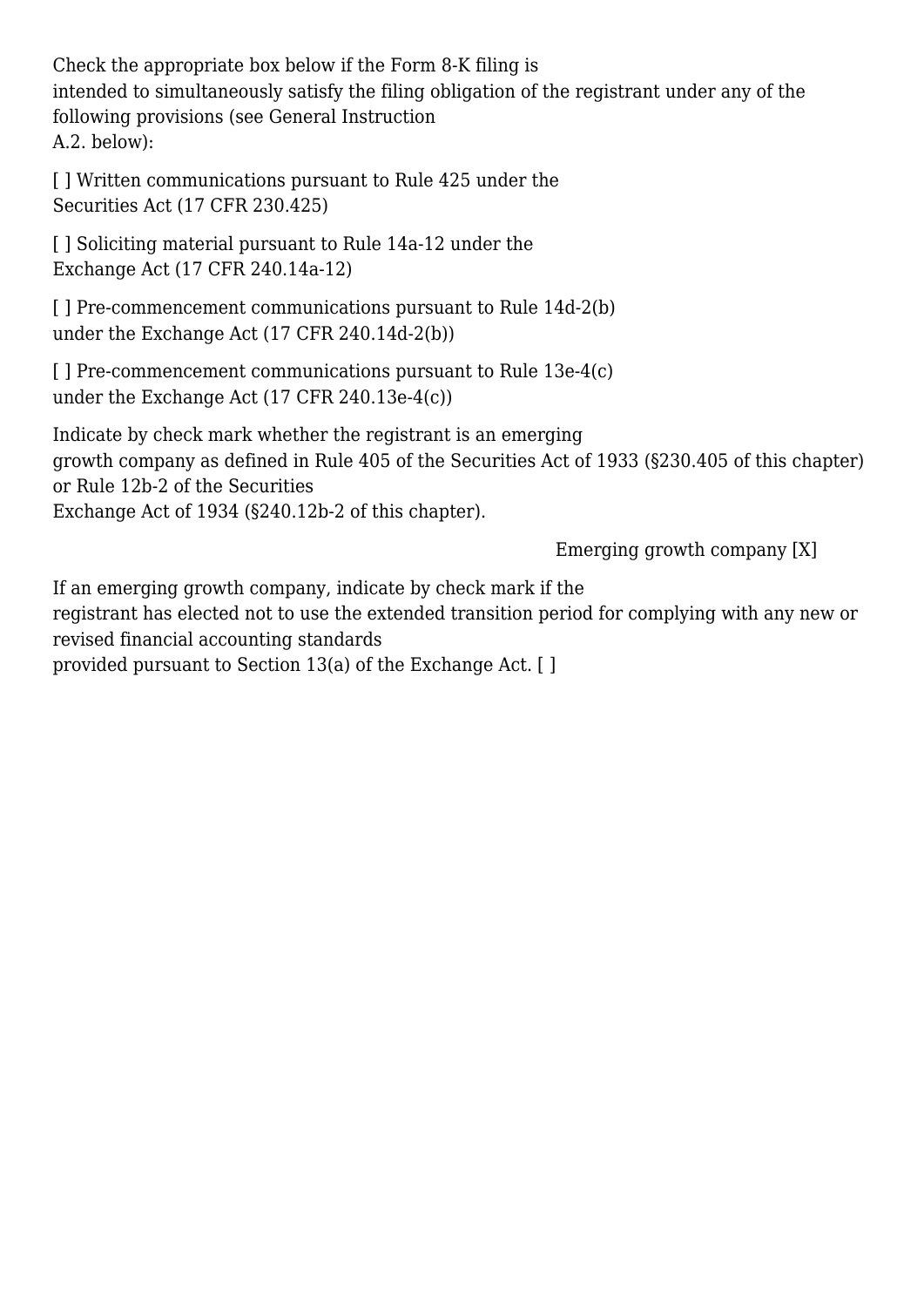Item 8.01 Other Events

Arrestage International, Inc. deeply regrets

to announce that Phillip Wesiman, a respected Director of the company since July 2011 has died.

Mr. Weisman's position on the Board

will remain open until the company is able to find a suitable replacement.